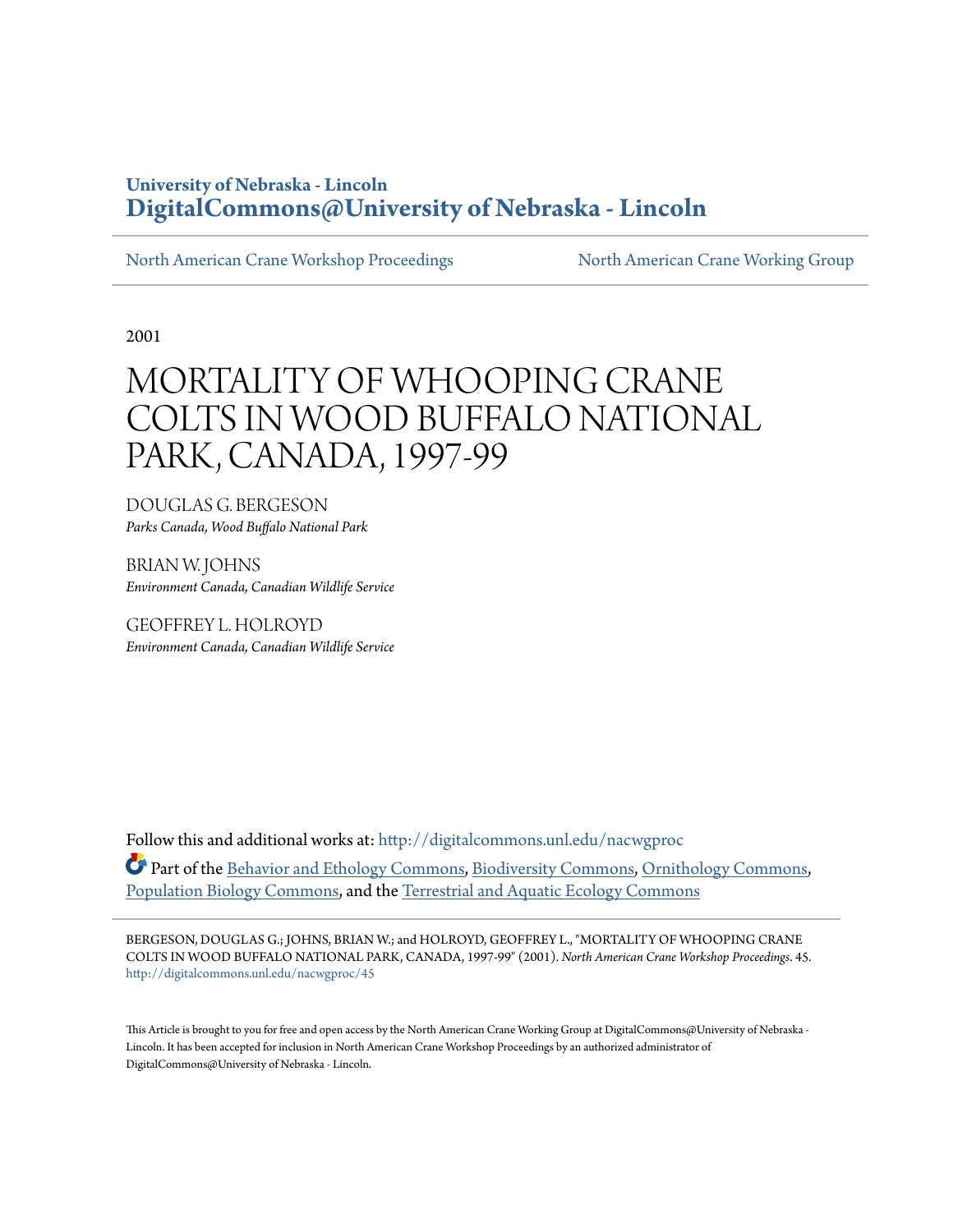### **MORTALITY OF WHOOPING CRANE COLTS IN WOOD BUFFALO NATIONAL PARK, CANADA, 1997-99**

DOUGLAS G. BERGESON/ Parks Canada, Wood Buffalo National Park, Box 750, Ft Smith, NT, XOE OPO, Canada BRIAN W. JOHNS, Environment Canada, Canadian Wildlife Service, 115 Perimeter Road, Saskatoon, SK, S7N OX4, Canada GEOFFREY L HOLROYD, Environment Canada, Canadian Wildlife Service, 4999-98 Avenue, Edmonton, AB T6B 2X3, Canada

*Abstract:* Twenty-two whooping crane *(Grus americana)* pairs with 2 young were monitored in Wood Buffalo National Park (WBNP) over 3 years to determine causes of colt mortality. The family groups were monitored from the ground, air, and with the aid of radiotelemetry. We attached transmitters to 18 colts: 5 (28%) fledged, 5 (28%) succumbed to cumulative effects (head trauma, stress, exposure and/or infection), 4 (22%) were lost to unknown causes (3 of these went missing after they had lost their transmitters), 2 (11%) were taken by foxes *(Vulpes vulpes),* 1 (5.5%) was lost to raven *(Corvus corax)* predation, and 1 (5.5%) died of pneumonia. Of the 22 pairs we monitored, 16 young fledged. Of these, 2 (13%) were the younger sibling.

#### *PROCEEDINGS NORTH AMERICAN CRANE WORKSHOP 8:6-10*

Key words: *Grus americana,* mortality, predation, radiotelemetry, Wood Buffalo National Park.

Wetland marshes in and around WBNP represent the only continually inhabited breeding grounds of the endangered whooping crane in the world. Whooping crane nesting sites were first observed in WBNP in 1954 (Fuller 1955 unpublished) when 5 pairs were located. The current population numbers close to 190 individuals.

The purpose of this study was to provide baseline information on causes of colt mortality and to gain information on why few whooping crane pairs raise both of their young. This information will aid resource managers in understanding the variability of colt production in addition to potentially reducing mortality of colts in future reintroduction efforts.

#### STUDY AREA

Wood Buffalo National Park, comprising 44,807 km<sup>2</sup>, is located in the Subhumid Mid-Boreal ecoclimatic region of Canada (Ecoregions Working Group 1989). Predominant bedrock underlying the nesting area consists of gypsum karst and is influenced by calcium sulphate groundwater discharge, which originates in the Caribou Hills to the southwest (McNaughton 1991 unpublished). Overall, the nesting grounds are characterized as a mosaic of shallow diatom ponds, bulrush *(Scirpus validus)* marshes, mixed marshes, and water sedge *(Carex* sp.) meadows (Timoney et al. 1997). Upland areas within the nesting grounds consist of narrow ridges and islands of white spruce *(Picea glauca),* black

spruce *(P. mariana),* tamarack *(Larix laricina),* willows *(Salix*  sp.), and dwarf birch *(Betula glandulosa)* (Novakowski 1966).

#### **METHODS**

In May of 1997, we conducted 3 fixed-wing aircraft surveys over the whooping crane nesting area to determine the number and location of nests and the onset of incubation. In June, we intensified the aerial monitoring with at least 1 flight daily (35 surveys) to determine when the colts hatched, their daily movements, and when colts went missing. We plotted the locations of 8 family groups on overlays on 1: 15,840 color infrared aerial photographs. Following a fixed-wing aircraft flight that failed to locate all the colts, we flew in a helicopter to the last known location of the coIt(s) and conducted a ground search. In addition, 2 nest sites were visited within a day of the second colt hatching. Using a helicopter, we landed 300 m away, hiked to the nest ponds, and located the colts. We weighed the 4 colts and marked them (with a felt marker) under their wings.

In May of 1998, we conducted 5 fixed-wing aircraft surveys to determine nest information. During the first week in June, we selected 6 nesting pairs that had 2 young for telemetry monitoring. We used a helicopter to land 300-400 m away from the family groups, and accompanied by a veterinarian (Dr. R. Cooper) we located and caught the colts. We weighed the colts, gave them a physical examination, and took blood samples and swabs (cloacal and tracheal). We attached a lightweight, 1.45 g transmitter (BD-2G, Holohil Systems, Ontario, Canada) onto the dorsum of the colts. We attached the transmitters onto the skin of the colts using a

<sup>&#</sup>x27;Present address: Parks Canada, Riding Mountain National Park, Wasagaming, MB, ROJ 2HO, Canada.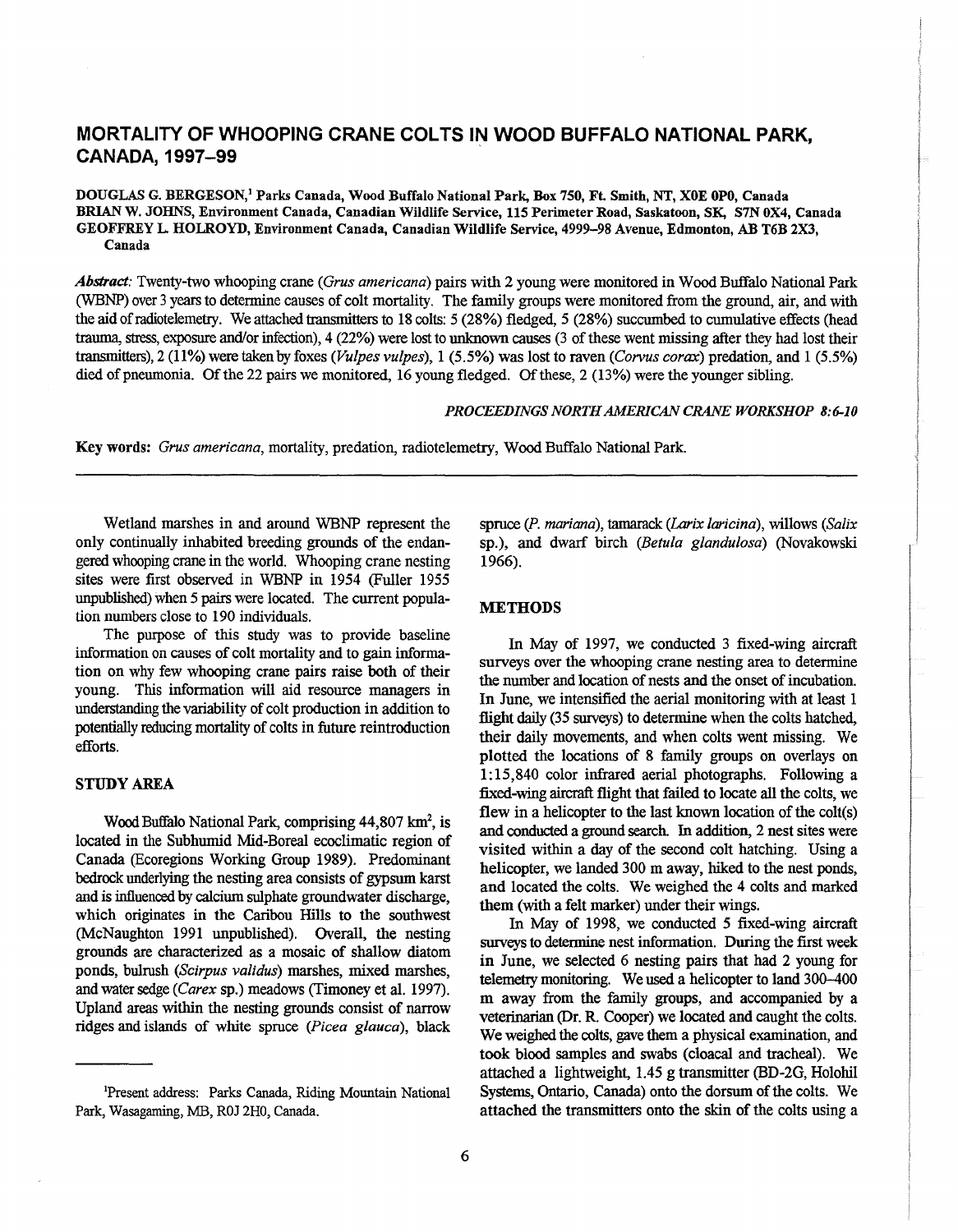cyanoacrylate glue (Vetbond tissue adhesive). The antennae were glued into the down on the back of the colts. On each of the smaller colts, we cut approximately 4 cm from the 15 cm antennae so it would not extend beyond the colt's back. For 3 sibling pairs, we attached the transmitter to the larger colt and for the 3 remaining pairs we attached the transmitter to the smaller sibling, so that only 1 colt per nest had a transmitter. We only attached 1 transmitter per sibling pair during the first year of telemetry monitoring because we were uncertain of the effects of the transmitters on the colts. On 3 occasions, we located only 1 colt on the ground, so for these colts we estimated their hatching order by their weight.

Following the attachment of the transmitters each family group was monitored daily from a fixed-wing aircraft using a Telonies (Model TR2) receiver. We connected the receiver to 2 (RA-2A H-Type) Yagi antennae mounted on the wing struts of a Cessna 172. A switch box controlled signal input from either antennae. When a monitoring flight failed to locate a colt, we used a helicopter to land at the last known location of the missing colt and proceeded with ground tracking.

In May of 1999, in addition to the 9 aerial surveys to determine nest information, we set up 2 plywood blinds approximately 70 m from 2 nests. The blinds were enclosed and had viewing ports on 3 sides, the blinds were 120 cm by 120 cm by 195 cm in height. We set the blinds into place using a helicopter. At the same time the blinds were put up, we floated the eggs to determine fertility and to estimate hatching date. We set up camps 800-1000 m away from the nest pond and began observation sessions 1 to 2 days prior to hatching. Observation sessions in the blinds lasted from 2 to 6 hours and varied from 2 to 5 days until the family group departed the nest pond. We recorded information on nesting and feeding behavior of the adults and the colts. In early June, we attached transmitters to both colts from 6 nesting pairs. We located all 12 colts, weighed them and attached transmitters. The transmitters we used were the same as in 1998 and were attached to the colts in the same manner. All transmitters attached to smaller colts had 6 cm of the antenna removed. Following the attachment of the transmitters, we monitored the colts from an aircraft at least daily for 15 consecutive days (19 surveys).

#### **RESULTS**

After 6 unsuccessful ground searches in 1997 to locate missing colts, we determined that (due to the relatively large movements of the family groups, the thick vegetation, and the wet terrain) the probability of locating a small colt without the aid of a transmitter was low. Although we did not locate any colts, we gained information on the timing of their disappearance and movements. Colts that went missing did so between 7 and 22 days following hatching, for an average of 14.29 days ( $n = 7$ , SE = 2.11). Only 1 nesting pair that we monitored had both young survive the summer.

In 1998, we located 2 intact colt carcasses and necropsies were performed by Dr. R. Cooper. One colt (smaller sibling) died from pneumonia. We located this colt along the shoreline of the same pond where it was captured. This colt appeared weak when handled the previous day. The second colt's remains were dehydrated and had signs of stress including mild head trauma, however, no clear cause of death could be determined. This colt appeared to have been abandoned. We located it on a willow/birch ridge 75 m from where we handled it 2 days earlier and 350 m from the adults and remaining colt. The transmitter for the third mortality (smaller sibling) was located in a raven's roosting tree not far from a raven's nest and 2 km from where we had previously handled the colt. The remaining 3 transmitters on the larger siblings either fell off or were pulled off after 5, 6, and 8 days following attachment. In 1998, colts that went missing did so between days 4 and 22 following hatching, for an average of 9.75 days ( $n = 4$ , SE = 4.13).

In 1999, on the first monitoring flight following transmitter attachment, we observed 11 out of the 12 colts with the adults. The colt not located with the adults was observed 400 m away from its parents and its larger sibling. On the previous day, when we had attached the transmitter to this particular colt, we had observed both adults 70 m from the nest with the larger colt. We had found the smaller colt by itself close to the nest. This colt was estimated to be less than a day old and weighed 97 g which was the lightest of all the colts handled. After we attached the transmitter to this colt, we moved it and released it with its larger sibling. However, it appeared that the adults were in the process of abandoning this colt. When we could not locate this colt the following day, we conducted a ground search. We located the colt alive, on a ridge 110 m from where we handled it. We concluded that this colt had been abandoned and would die of exposure if left, so we took the colt, kept it overnight, and then sent it to the Calgary Zoo.

We located 3 carcasses intact and Dr. R. Cooper performed the necropsies. The first carcass was floating in wet sedge. This colt had mild head trauma but the primary cause of death could not be identified, although it was likely from the cumulative effects of trauma, infection, and exposure. The second carcass had severe head trauma and had lost 56 g in 4 days following attachment of the transmitter. It was emaciated and had early signs of pneumonia. We located this colt on a small sedge island in the center of a pond, while we observed the adults with the remaining (larger) sibling 430 m away. We located the third carcass on shore in dry sedge. This colt also had head trauma and signs of exposure and infection. Because the adults were observed over 400 m from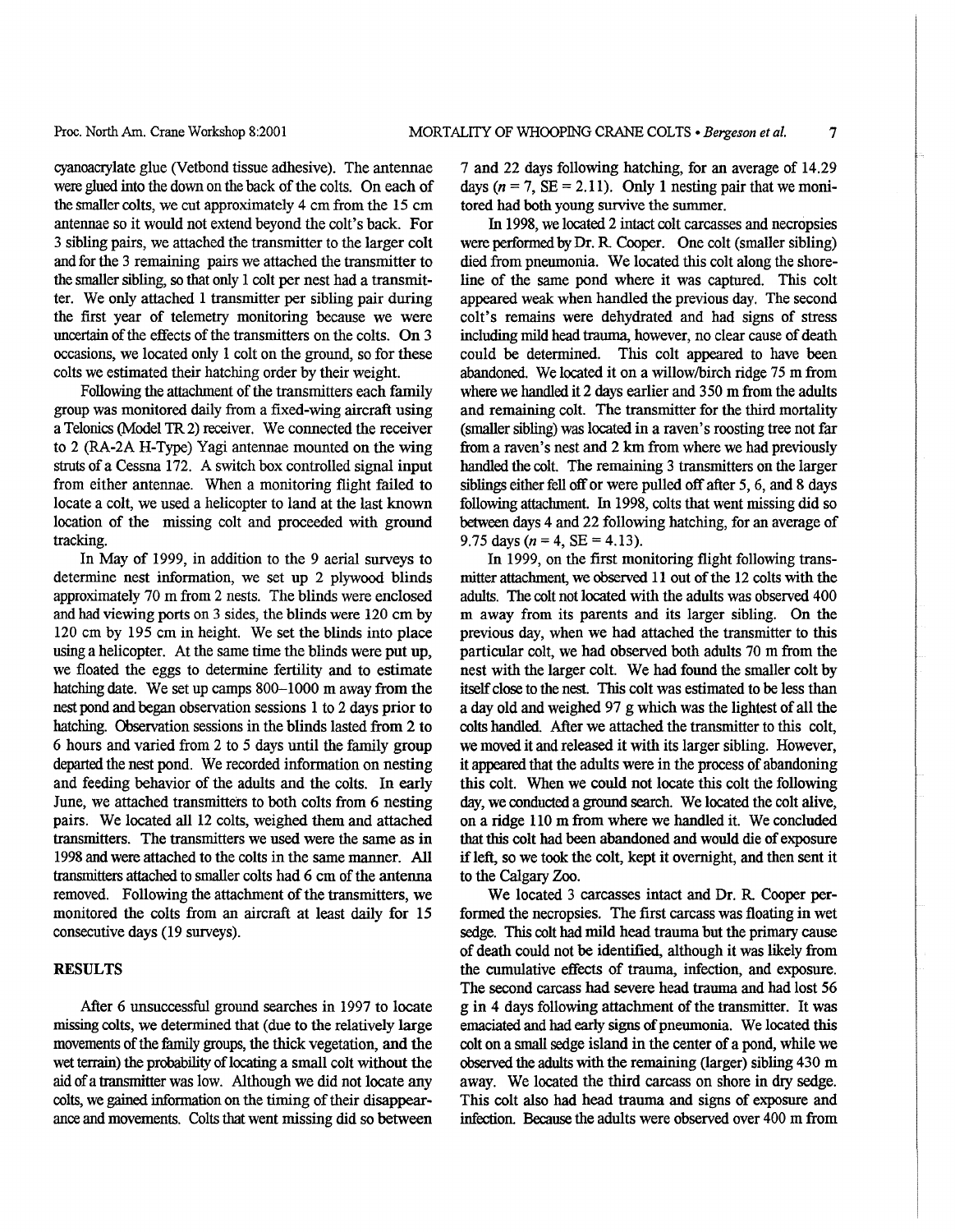the colt for 2 consecutive days before we located the dead colt on the ground, we concluded that it had been abandoned. We found fox tracks near the remains of 2 colts and concluded that both had been preyed upon by a fox. The 1999 colts went missing between days 4 and 14 following hatching, with an average of 7.57 days ( $n = 7$ , SE = 1.53).

Overall, 44% ( $n = 4$ ) of the larger (older) siblings with transmitters fledged and  $11\%$  ( $n = 1$ ) of the smaller (younger) siblings fledged. The fates of the crane colts are summarized in Table 1.

#### Intraspecific Aggression

From the blinds, considerable aggression was observed between the siblings at the nest sites with 2 young. At 1 nest, 2 bouts of aggression were observed prior to the adults leaving the nest with the larger colt and abandoning the smaller colt. In the first bout, the larger sibling pecked the smaller sibling 93 times in a 4-minute period, and in a second bout, the larger sibling pecked the smaller sibling 60 times in an 8-minute period.

At this nest site, within the first day of the second egg hatching, the adults departed the nest with the larger colt to forage 50 m away. Approximately 2 hours after the adults departed the nest a raven circled over the nest, landed, and flew off with the smaller colt in its grasp. The adults were agitated, made alarm calls, and paced back and forth, but both remained with the larger sibling 50 m from the nest.

Observations from a second blind also revealed aggression between the colts, and in one 3-minute bout, the larger colt pecked the smaller colt 30 times. However, the smaller sibling also pecked at the larger sibling several times.

Four out of the 10 smaller sibling colts that we handled for the transmitter work had obvious signs of trauma to the head, beak, and eye region. Every one of these colts perished within 4 days of handling. Based on the 5 necropsies conducted on colt carcasses, 4 had evidence of head trauma and all were the smaller sibling.

We could not observe any sibling aggression from the aerial monitoring, although we did observe that the adults rarely kept the colts separated. Most (70%) of the observations ( $n = 131$ ) of family groups with 2 colts were of the colts 2 m or less from each other.

#### DISCUSSION

#### Handling

Capture of crane colts and attachment of transmitters resulted in temporary disturbance and stress to the colts and the adults. When the helicopter landed and we approached, the adults generally walked off 20-50 m, paced back and

|                | Age (days) |                                         |    |                                 |
|----------------|------------|-----------------------------------------|----|---------------------------------|
| Colt<br>number | attachment | Transmitter Transmitter At death<br>off |    | Suspected fate                  |
| 98-10          | 3          |                                         | 4  | Raven predation                 |
| 98-11          | 5          |                                         | 6  | Pneumonia                       |
| 98-15          | 5          |                                         | 7  | Cumulative effects <sup>a</sup> |
| 98-18          | 4          | 8                                       |    | Fledged                         |
| 98-40          | 12         | 5                                       | 22 | Unknown                         |
| 98-45          | 5          | 6                                       |    | Fledged                         |
| 99-1a          | 6          |                                         | 10 | Cumulative effects <sup>a</sup> |
| 99-1b          | 8          | 12                                      |    | Fledged                         |
| $99-2a$        | 5          |                                         | 14 | Fox predation                   |
| 99-2b          | 3          | 7                                       | 11 | Unknown                         |
| 99-6a          | 6          |                                         | 8  | Fox predation                   |
| 99-6b          | 3          | 14                                      |    | Fledged                         |
| 99-7a          | 5          | 15                                      |    | Unknown <sup>b</sup>            |
| 99-7b          | 3          |                                         | 7  | Cumulative effects <sup>a</sup> |
| 99-10a         | 4          |                                         | 7  | Cumulative effects <sup>a</sup> |
| 99-10b         | 2          |                                         | 4  | Unknown                         |
| 99-13a         | 3          | 12                                      |    | Fledged                         |
| 99-13b         | 1          |                                         |    | Cumulative effects <sup>a</sup> |

'Cumulative effects include mild-severe head trauma, and exposure symptoms (usually signs of pneumonia). Colt 99-1a had severe trauma to the head

<sup>b</sup> Colt observed at end of June but not observed in August.

forth, displayed, called several times, and then after 5-10 minutes walked or flew out of sight. The colts' behavior depended on how quickly we could get to the pond where the family groups were located. Handling times varied from 7 minutes to 23 minutes with an average of 16 minutes and 7 seconds ( $n = 14$ , SE = 1.57). We did not injure any colts during capture and handling. However, the stress involved may have exacerbated the effects of other factors such as infection, exposure, and sibling aggression. Timing of losses of study pairs with both young was comparable to losses in non-study pairs with both young. In 1998, when the last study pair with both young lost a colt, there were no other nesting pairs remaining with both their young (from the 6 additional sets observed in the remainder of the population). In 1999, when the last study pair to have 2 young lost 1 colt, there was, in the remainder of the population, only 1 pair still

Table 1. Suspected and known fates of radiotagged whooping crane colts, WBNP, Canada, 1998-99.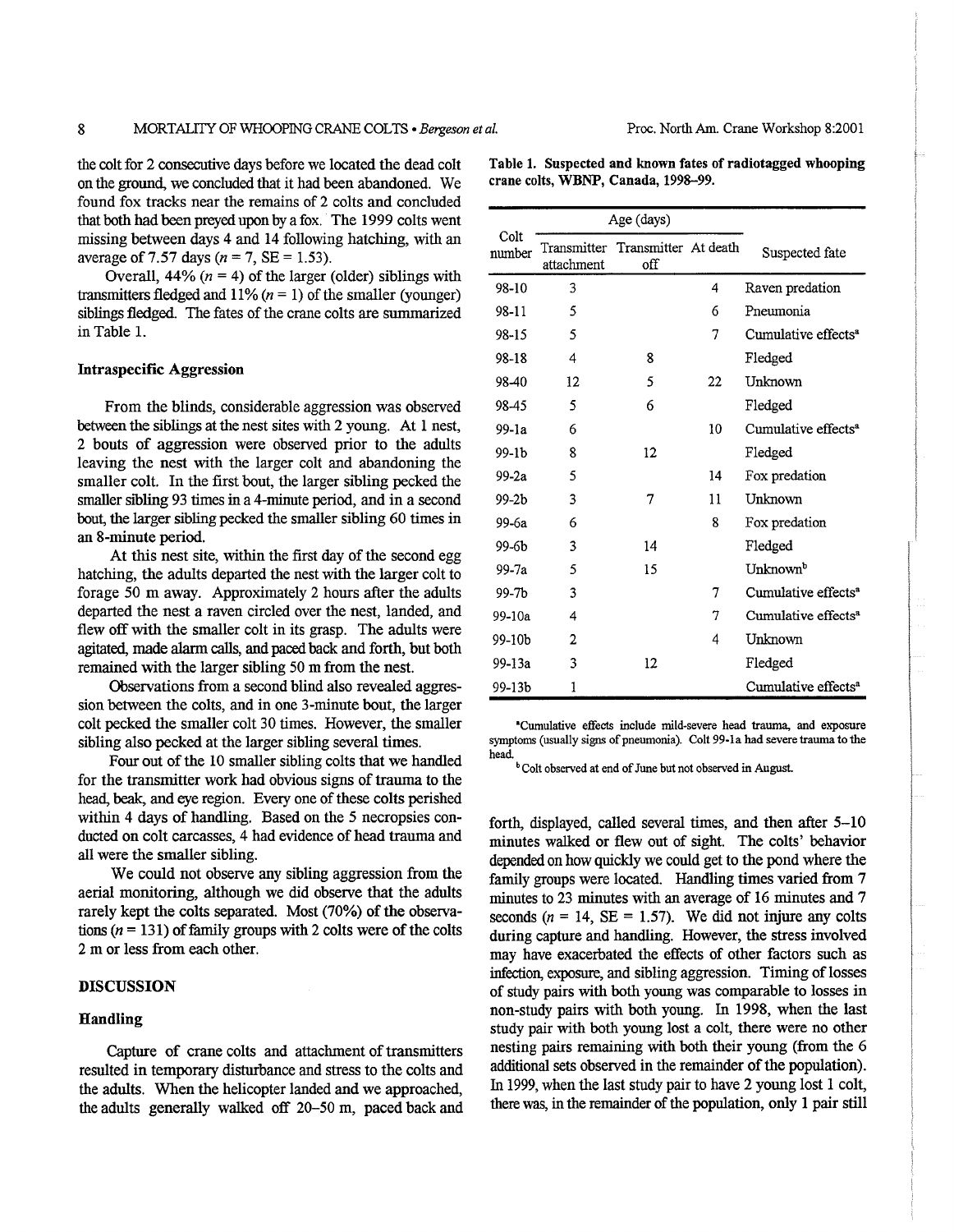with both young. One week later this late nesting pair also lost 1 colt.

#### Crane Colt Mortality

This was the first study to focus on post-hatching mortality in wild whooping crane colts. In the past, there have been several suspected cases of predation on eggs and colts, however, there have only been a few confirmed cases. In 1977, researchers discovered that a rare clutch of 3 eggs was destroyed, apparently by large birds (Kuyt 1981). In 1978, a black bear's *(Ursus americanus)* tracks indicated that it had raided a nest prior to hatching (Kuyt 1981). In 1979, a wolf *(Canis lupus)* killed a juvenile whooping crane in August (Kuyt 1981). Between 1982 and 1983, researchers suspected that wolves took 6 of 12 radioed whooping crane chicks in August and September (Kuyt 1992). During the 1996 egg collection, 1 egg was found with a 4 by 5 cm hole in it, presmnably due to a large avian predator. In this study, ravens and foxes preyed on 3 whooping crane colts.

The only other ground observations made during nesting in WBNP took place in 1974 when a film crew assisted by the Canadian Wildlife Service (CWS) (Muir 1976) observed and recorded severe aggression between siblings at 1 nest. The larger colt vigorously attacked the smaller colt whenever the smaller sibling moved. The main conclusion from their observations was that aggression probably explains why only 1 young survives (Muir 1976). In this study, we found that almost half the smaller siblings had outward signs of head trawna, and ground observations revealed considerable aggression between the colts at the nest site. We believe 1 contributing factor is that, at most nest sites, the older colt hatched at least 2 days earlier than the younger colt, and because these colts grow quickly, each day makes considerable difference in their size and strength. The average difference in weight between the 2 colts from 11 broods was 47.55 g ( $n = 11$ ,  $SE = 7.44$ ).

#### CONCLUSIONS AND MANAGEMENT IMPLICATIONS

In our study, we found that several factors work against both young surviving. These include predation from foxes and ravens, and a combination of trauma (which we believe to be primarily the result of sibling aggression), exposure, and infection. We believe the following scenario to be common in WBNP: when a second egg hatches, the older sibling displays aggression towards the younger colt. This aggression is often severe at the nest site where the colts are confined to a small area. Also at the nest site, the younger sibling may not receive as much food as the older sibling because of its more limited mobility (Bergeson et al. 2001).

The adults depart the nest pond when the younger colt is approximately 2 days old; thereafter, the physical demands of keeping pace with the family leads to further stress. The average daily movement of the family groups in the first week following hatching was 338.45 m ( $n = 115$ , SE = 37.59). If the younger colt cannot keep pace, it lags behind, and becomes vulnerable to predators and exposure or is eventually abandoned. The above factors, combined, account for the loss of most of the younger siblings, most of which disappear within 2 weeks of hatching.

While this scenario may be relatively common, we had 2 occasions where the smaller colt fledged. Of the 22 pairs monitored, 16 young were fledged. Of these, 2 (13%) were the younger sibling. Data collected during this study indicate that the smaller (younger) colts serve as insurance against the larger (older) colt dying, and survival of both colts in a brood is possible when conditions are favorable. The Aransas-WBNP population is the only self-sustaining wild population of whooping cranes in the world, and every colt that survives in this population is critically important. We therefore recommend leaving nests in WBNP with both eggs.

#### ACKNOWLEDGMENTS

The study was funded by Parks Canada and the CWS. In 1998, prior to attempting radiotelemetry work in WBNP, we conducted several transmitter attachment experiments at Patuxent Wildlife Research Center (Patuxent). We thank the staff at Patuxent, with special appreciation to G. F. Gee and G. H. Olsen for their assistance and cooperation. Dr. R Cooper of the Calgary Zoo performed necropsies, and Dr. S. Black of the Calgary Zoo did the pathology work. We would also like to thank the following for assistance in the field: J. Bailey, M. Bradley, G. Peterson, and D. White.

#### LITERATURE CITED

- Ecoregions Working Group. 1989. Ecoclimate regions of Canada. Environment Canada, Ottawa, Ontario, Canada. Ecological Land Classifications Series No. 23.
- Fuller, W. A 1955 unpublished. Observations of young whooping cranes, with suggestions for future study. Canadian Wildlife Service report.
- Kuyt, E. S. 1981. Clutch size, hatching success, and survival of whooping crane colts, Wood Buffalo National Park. Canada. Pages 126-129 in J. C. Lewis and H. Masatomi, editors. Crane research around the world. International Crane Foundation, Baraboo, Wisconsin, USA
- Kuyt, E. S. 1992. Aerial radio-tracking of whooping cranes migrating between Wood Buffalo National Park and Aransas National Wildlife Refuge, 1981-84. Canadian Wildlife Service Occasional Paper No. 74.
- McNaughton, D. 1991 unpublished. Final report on hydrological